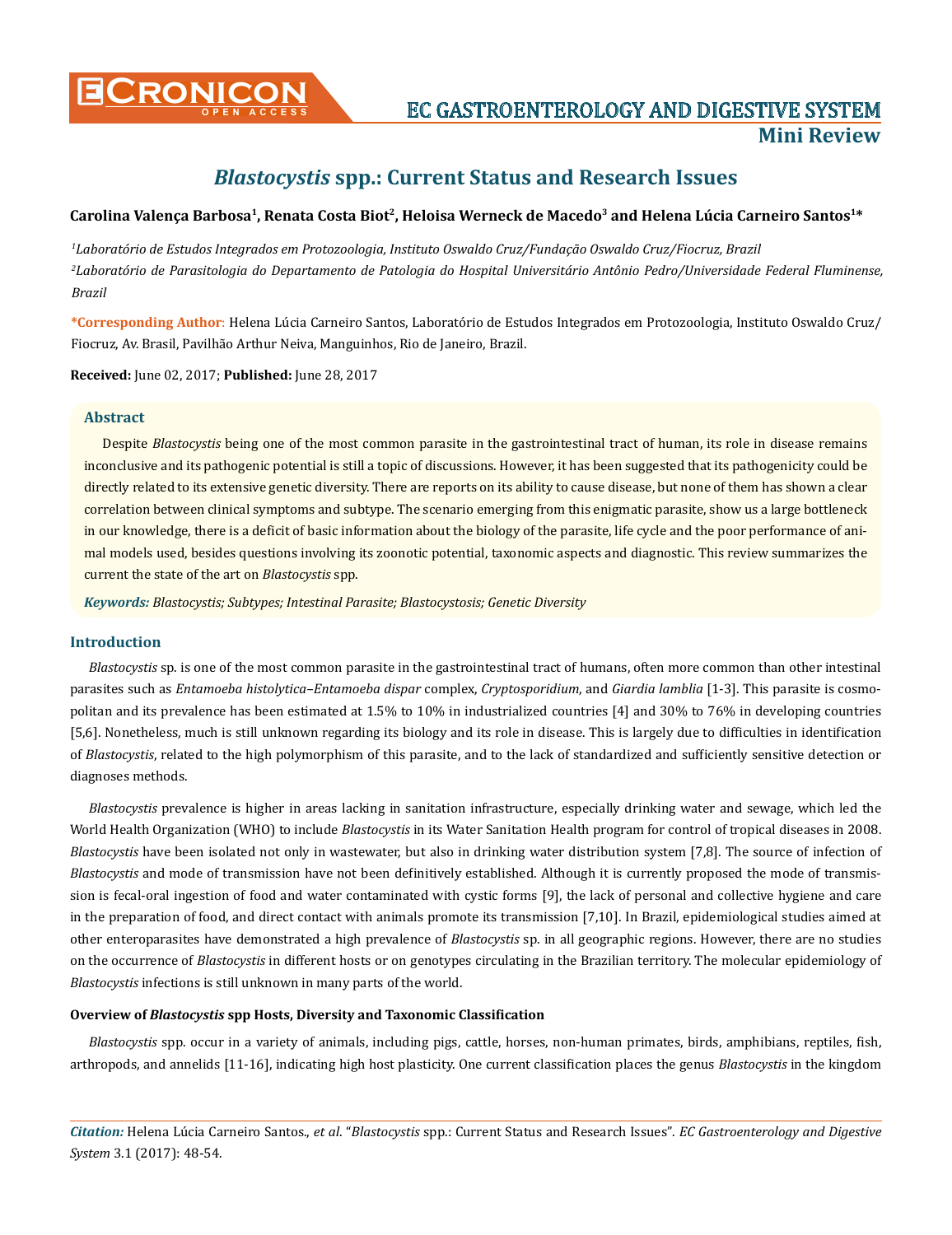Chromista, subkingdom Chromobiota, infrakingdom Heterokonta, subphylum Opalimata, class Blastocystea [17,18], but the taxonomic position of *Blastocystis* remains controversial [14]. For many years, the parasite found in human feces was named *Blastocystis hominis*, but recent research suggests referring to *Blastocystis* from humans as *Blastocystis* sp., and isolates from other hosts as *Blastocystis* spp. Molecular studies based mainly on analysis of partial sequences of the small subunit ribosomal DNA (SSU-rDNA), as well as other partial sequences (SSU-rDNA of a similar like mitochondria like organelle, internal transcribed spacers (1 and 2) plus the 5.8S region and elongation factor-1 alpha) have shown that *Blastocystis* sp. has large genetic variability [19,20]. However, discrepant results were observed when different molecular markers were used for subtyping [21]. Currently, sequence analysis identified 17 subtypes, nine of which (ST1-ST9) found both in humans and animals [14,22], while the hosts of the other eight subtypes (ST10–ST17) are exclusively non-human. ST1 and ST3 have a high prevalence in humans [12], with ST3 the most prevalent [23], ST2 and ST4 regularly detected [24], and ST5–ST9 sporadically detected in humans. Subtypes circulating among animals and humans (ST1-ST9) show low host specificity, enabling transmission from animals to humans and vice versa [4], Thus, transmission may occur through human-to-human, animal-to-human, and possibly, human-to-animal transmission [25-27]. *Blastocystis* spp. were found in captive animals and their caregivers, and infection rates among these professionals are significantly higher than in the general population [14,15]. Further study of the genetic variability of *Blastocystis* spp. may contribute to a better understanding of their biology, taxonomic position, and connection with other potential pathogenic and zoonotic organisms, and to the identification of the subtypes circulating in an area.

#### **Morphology and Reproduction Forms**

The parasite is generally spherical in shape and contains multiple nuclei, mitochondria like organelles, Golgi apparatus, lysosomes, and endoplasmic reticulum into a thin rim of cytoplasm surrounding the large central vacuole that often contains several granules. Although *Blastocystis* spp. are highly polymorphic organisms, isolates from humans and animals are morphologically similar [22,28]. To date, the following forms have been described: vacuolar, granular, amoeboid, multivacuolar, and cystic avacuolar [15,29]. Variation in size, shape and type of form of the parasite depends on the particular subtype, and the age and culture conditions [26] and there is no precise definition of each of these forms. Moreover, little is known about the transition from one morphological form to another along the life cycle [30,31] or in fact, about the life cycle and mode of transmission, which, so far, has only been demonstrated in the cystic form of the parasite [26,28]. Different life cycles were proposed for the species [26,32,33], probably due to the different types of reproduction of the parasite: binary division, endodyogeny, budding, plasmotomy and schizogony. In binary division, the mother cell splits into two identical daughter cells, while, in endodyogeny, the central vacuole of mother cell divides into two smaller cells forming a new membrane between the vacuoles of the two new cells. In budding, an outgrowth at a particular site of the cell develops into to a new cell, whereas, in plasmotomy, a prolongation of the plasma membrane separates into another cell. Lastly, schizogony occurs when a large cell with several core-like structures gives rise to other small cells. Binary division, endodyogeny and budding occur in feces, and plasmotomy and schizogony in culture.

#### **Pathogenic Potential of** *Blastocystis* **spp**

The pathogenic potential of *Blastocystis* spp. is still a topic of debate, as some individuals are asymptomatic [3]. Gut microbiota represent a relevant factor that may strongly interfere with the pathophysiology of the infections. The *Blastocystis*-intestinal microbiota relationship is poorly understood and investigated. For example, analyzes of meta-genomic data have revealed *Blastocystis* is highly associated with certain bacterial communities [34-36]. However, another metagenomic study support the hypothesis *Blastocystis* is associated with decrease of fecal microbiota protective bacteria and might be linked to the pathophysiology of Irritable Bowel Syndrome with constipation and intestinal flora imbalance [37]. Metagenomic analyzes, thus far point towards the need to discover whether bacterial community structure and function contributes *Blastocystis* colonization or vice versa. Moreover, it does raise a question 'can *Blastocystis*  induce disease or contribute to dysbiosis or could *Blastocystis* merely serve as a biomarker of microbiota homeostasis'.

A positive correlation between protease activity and virulence has been demonstrated for a range of parasites including isolates of *Blastocystis*. Experimental studies suggest a relationship between subtypes and pathogenicity. For instance, the interaction of *Blastocystis* ST4 with rat intestinal epithelial cells (IEC6) caused apoptosis [38]. Conversely, interaction with a *Blastocystis* ST4 mouse isolate caused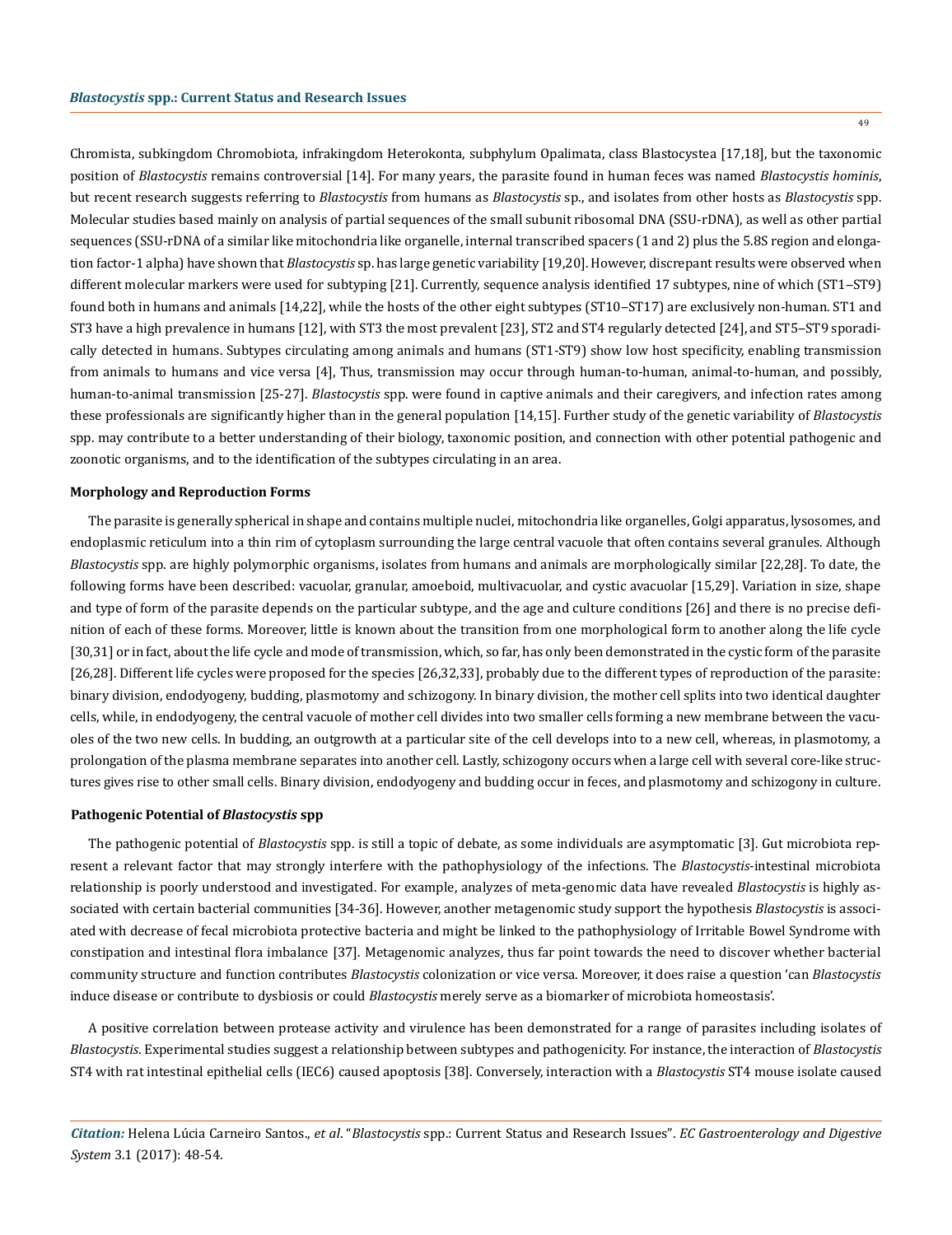no changes to cells from human epithelial cell line Caco-2, whereas an ST7 human isolate caused epithelial barrier dysfunction [39]. An *in vitro* experimental model developed to investigate the interaction of *Blastocystis* with epithelial cells of different lineages showed that the parasite can have immunomodulatory effects, including degradation of IgA, inhibition of iNOS, and upregulation of proinflammatory cytokines IL8 and GM-CSF in intestinal epithelial cells, and of IL1β, IL6, and TNFα. Interactions with epithelial cell lines HT-29 and T-84 induced a significant increase in the release of cytokine IL-8 [40]. Additionally, the interaction of the parasite with epithelial cell line CHO correlated with a cytopathic effect [41]. However, Souppart and colleagues argue the infection is not associated with specific subtypes, but has multifactorial causes involving transmission routes, other potential pathogenic and zoonotic parasites, and the host immune profile [42]. Studies in rodent models and naturally infected pigs have shown that the parasite localizes to the lumen and mucosal surface of the large intestine mostly in the caecum and colon [43,44].

The lack of animal models to study experimental infection is a major bottleneck to study the pathogenicity of the parasite. It should be pointed out, however, that most studies were performed using different methodologies, making a comparative analysis of results across studies challenging. Thus, the validity of the data used to determine the pathogenic potential of *Blastocystis* should be questioned, as the different results across studies may have been due to differences in the diagnostic methods used.

#### **Diagnosis and Their Limitations**

Laboratory diagnosis depends on parasitological examination, using morphological criteria for the main *Blastocystis* forms. While direct examination of stool is a rapid and low-cost method, it has low sensitivity, as the presence of fecal debris makes it difficult to view the internal structures of the parasite. Thus, diagnosis usually employs techniques for concentration of the parasites by spontaneous sedimentation, such as the spontaneous sedimentation method of Hoffman, Pons & Janer (HPJ), or by centrifugation, such as the Ritchie technique. The highest diagnostic sensitivity is achieved by stool culture, but this is a laborious and time-consuming technique [19,45-46]. In short, there is currently no consensus on the best diagnostic method to be used. This, together with the polymorphism of the parasite and inexperience in morphological identification by many in the field is responsible for the conflicting results between different studies [47]. Understanding the dynamics of morphological variations of the parasite is essential for the development of accurate diagnostic methods, and to obtain reliable epidemiological data for the evaluation of the pathogenicity profile of and therapeutic efficacy against the parasite. So far, few studies have compared the sensitivity of different diagnostic methods for the identification of *Blastocystis* in feces.

#### **Clinical Presentation and Treatment**

Frequent clinical manifestations of blastocystosis (the infection caused by Blastocystis sp.) include abdominal pain, anal itching, flatulence, meteorism, nausea, vomiting, diarrhea, and eosinophilia [11], although infected individuals may be asymptomatic. Studies reporting rates of up to 73% of infection by *Blastocystis* in individuals with irritable bowel syndrome (IBS) [5,47] suggest a role for this parasite in the pathogenesis of IBS, a disease whose prevalence ranges from 35% to 45% in developing countries (36), and 5% to 24% in industrialized countries [49]. IBS may result from infection by *Blastocystis* [3], as *Blastocystis* antigens can cause inflammation in the intestinal mucosa [50] or the changes caused by IBS may create favorable conditions for development of the parasite in the intestinal tract [50]. The role of *Blastocystis* in IBS remains inconclusive, mainly due to our limited knowledge about the pathogenic potential and biology of this parasite.

Although considered an opportunistic pathogen in immunosuppressed individuals [51], a number of reports that have identified *Blastocystis* outside the gastrointestinal tract in immunocompetent patients support the proposal that this pathogen has invasive potential [45]. *Blastocystis* sp. was found in ulcerations of the mucosa without evidence of other causes [52], in appendicitis conditions associated with organ lumen obstruction by *Blastocystis* sp. [53], and in the synovial fluid of a patient with arthritis who experienced full resolution of clinical symptoms after treatment with metronidazole [9]. Indeed, recurrent episodes of arthritis caused by *Blastocystis* have been described in immunocompetent individuals [54]. Additionally, *Blastocystis* subtype 3 was identified in the appendix, recto-uterine pouch, and peritoneal fluid of a nine-year old child [48], and in splenic cysts in a young immunocompetent woman [55]. *Blastocystis* infec-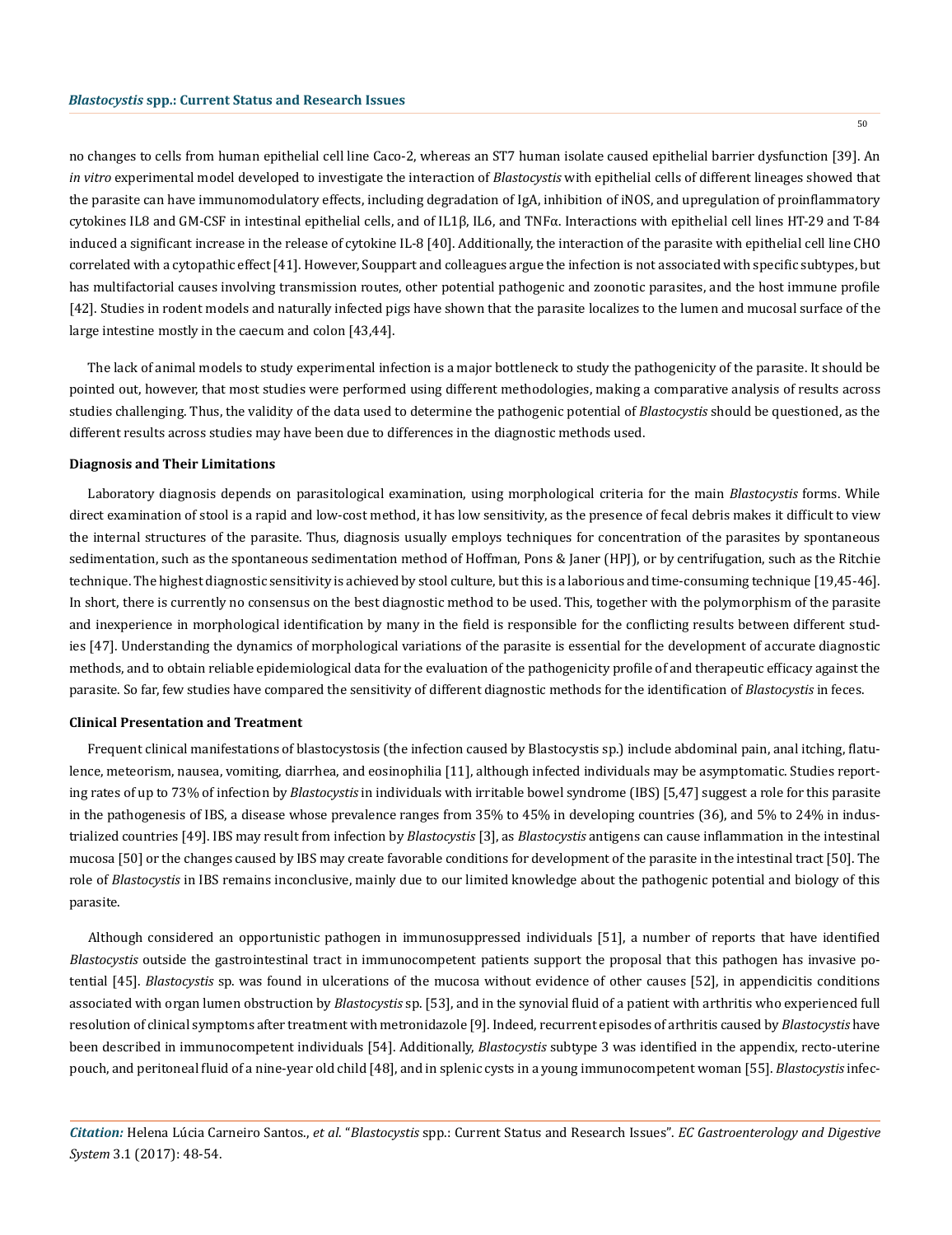tion may also associate with urticaria in immunocompetent individuals [56]: several reports describe association of *Blastocystis* with skin rashes [57], albeit without establishing causality. The detection of the parasite in extraintestinal sites indicates that it is able to evade the immune system and settle in sites unfavorable for its development, considering that it preferentially parasitizes the gastrointestinal tract.

Currently, there is no consensus on what the most effective treatment is for *Blastocystosis*. A variety of agents that target anaerobic organisms or other protozoan parasites (Nitazoxanide, tinidazole, ornidazole, secnidazole, ketoconazole, pentamidine, quinine, iodoquinol, emetine, paromomycin and Sulphamethoxazole-trimethoprim) [50] have all been used, but metronidazole is most common treatment [58], with efficiency rates ranging from 33 to 100% depending on the dose administered. Its mode of action has not been fully elucidated [20]. Paromomycin has shown superior efficacy to metronidazole to treat *Blastocystosis* [59].

## **Concluding Remarks**

This review examined the current state of scientific knowledge about *Blastocystis*. Several aspects about this protist, considered an emerging parasite, remain enigmatic, such as questions involving its role as a pathogen, zoonotic potential, taxonomic aspects life-cycle. The standardization of sensitive and specific diagnostic methods and the development of new animal models need to be addressed in order to provide a clearer picture of *Blastocystis* sp. biology and how these infections may impact global health.

# **Conflicts of Interest**

The authors declare no conflicts of interest.

### **Bibliography**

- 1. Boorom KF., *et al*[. "Oh my aching gut: irritable bowel syndrome, Blastocystis, and asymptomatic infection".](https://www.ncbi.nlm.nih.gov/pubmed/18937%20874) *Parasite and Vectors* 1.1 [\(2008\): 40.](https://www.ncbi.nlm.nih.gov/pubmed/18937%20874)
- 2. El Safadi D., *et al*[. "Children of Senegal River Basin show the highest prevalence of Blastocystis sp. ever observed worldwide".](https://www.ncbi.nlm.nih.gov/pubmed/24666632) *BMC [Infectious Disease](https://www.ncbi.nlm.nih.gov/pubmed/24666632)* 14 (2014): 164.
- 3. Stensvold CR., *et al*[. "Blastocystis: unravelling potential risk factors and clinical significance of a common but neglected parasite".](https://www.ncbi.nlm.nih.gov/pubmed/19393117)  *[Epidemiology and Infection](https://www.ncbi.nlm.nih.gov/pubmed/19393117)* 137.11 (2009): 1655-1663.
- 4. Bálint A., *et al*[. "Do not forget the stool examination! Cutaneous and gastrointestinal manifestations of Blastocystis sp. Infection".](https://www.ncbi.nlm.nih.gov/pubmed/24553977)  *Parasitology Research* [1113.4 \(2014\): 1585-1590.](https://www.ncbi.nlm.nih.gov/pubmed/24553977)
- 5. [Clark CG. "Extensive genetic diversity in Blastocystis hominis".](https://www.ncbi.nlm.nih.gov/pubmed/9233675) *Molecular and Biochemical Parasitology* 87.1 (1997): 79-83.
- 6. Pandey PK., *et al*[. "Prevalence and subtype analysis of Blastocystis in healthy Indian individuals".](https://www.ncbi.nlm.nih.gov/pubmed/25701123) *Infection, Genetics and Evolution* 31 [\(2015\): 296-299.](https://www.ncbi.nlm.nih.gov/pubmed/25701123)
- 7. Leelayoova S., *et al*[. "Drinking water: A possible source of Blastocystis spp. subtype 1 infection in schoolchildren of a rural community](https://www.ncbi.nlm.nih.gov/pubmed/18784233)  [in central Thailand". The American Journal of Tropical Medicine and Hygiene 79.3 \(2008\): 401-406.](https://www.ncbi.nlm.nih.gov/pubmed/18784233)
- 8. [Plutzer J and Karanis P. "Neglected](https://www.ncbi.nlm.nih.gov/pubmed/27281375) waterborne parasitic protozoa and their detection in water". *Water Research* 15.101 (2016): 318- [332.](https://www.ncbi.nlm.nih.gov/pubmed/27281375)
- 9. Lee MG., *et al*[. "Infective arthritis due to Blastocystis hominis".](https://www.ncbi.nlm.nih.gov/pubmed/2322029) *Annals of the Rheumatic Diseases* 9.3 (1990): 192-193.
- 10. Li LH., *et al*[. "Cross-sectional surveys and subtype classification of human Blastocystis isolates from four epidemiological settings in](https://www.ncbi.nlm.nih.gov/pubmed/17912552)  China". *[Parasitology Research](https://www.ncbi.nlm.nih.gov/pubmed/17912552)* 102.1 (2007): 83-90.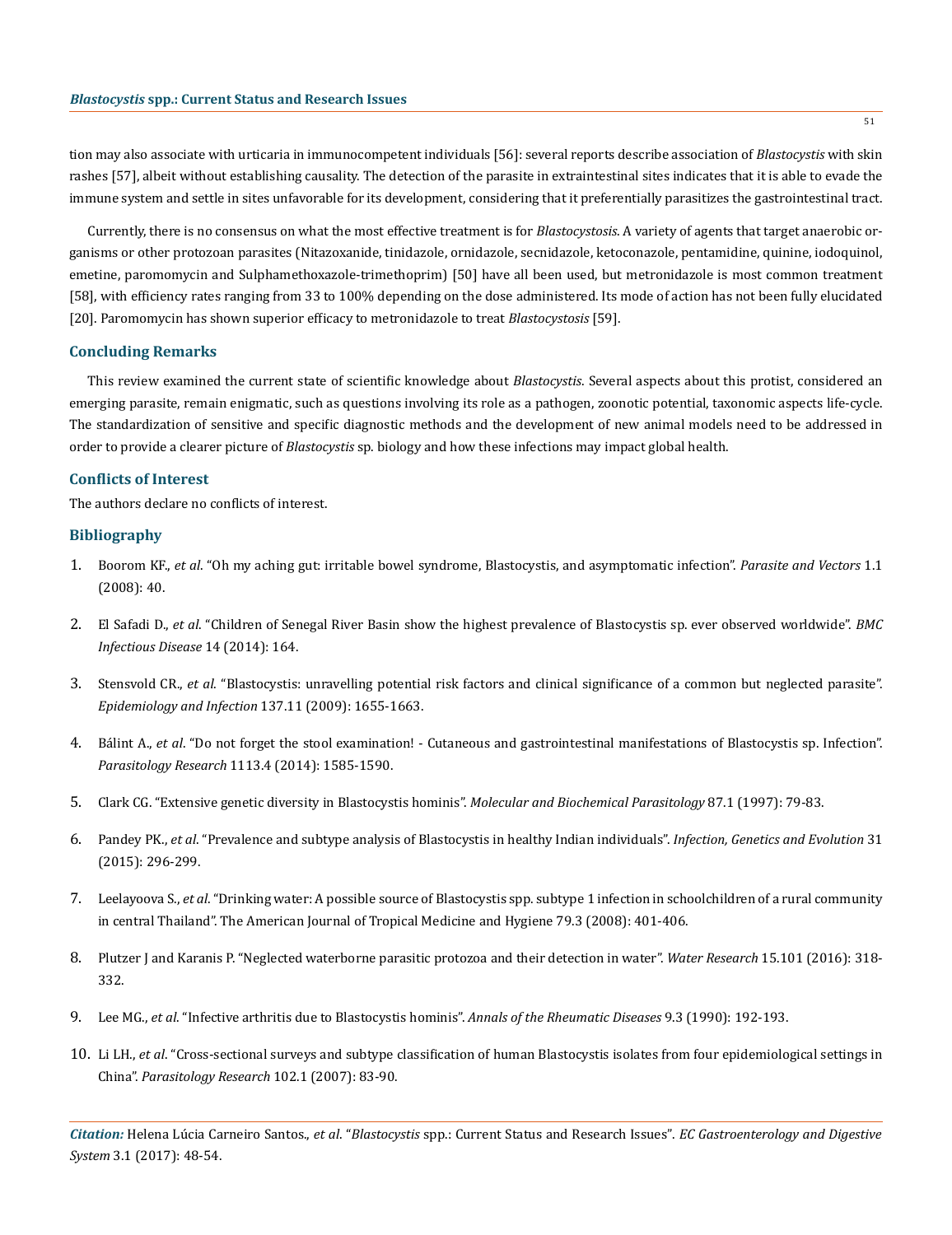- 11. Abdulsalam AM., *et al*[. "Drinking water is a significant predictor of Blastocystis infection among rural Malaysian primary schoolchil](https://www.ncbi.nlm.nih.gov/pubmed/22444778)dren". *Parasitology* [139.8 \(2012\): 1014-1020.](https://www.ncbi.nlm.nih.gov/pubmed/22444778)
- 12. Alfellani MA., *et al*[. "Genetic Diversity of Blastocystis in Livestock and Zoo Animals".](https://www.ncbi.nlm.nih.gov/pubmed/23770574) *Protist* 164.4 (2013): 497-509.
- 13. Parkar U., *et al*[. "Direct characterization of Blastocystis from faeces by PCR and evidence of zoonotic potential".](https://www.ncbi.nlm.nih.gov/pubmed/17052374) *Parasitology* 134 [\(2007\): 359-367.](https://www.ncbi.nlm.nih.gov/pubmed/17052374)
- 14. Parkar U., *et al*[. "Molecular characterization of Blastocystis isolates from zoo animals and their animal-keepers".](https://www.ncbi.nlm.nih.gov/pubmed/20089360) *Veterinary Parasitology* [169.1.2 \(2010\): 8-17.](https://www.ncbi.nlm.nih.gov/pubmed/20089360)
- 15. Stensvold CR., *et al*[. "Symptomatic infection with Blastocystis sp. subtype 8 successfully treated with trimethoprim sulfamethoxa](https://www.ncbi.nlm.nih.gov/pubmed/18348782)zole". *[Annals Tropical Medicine Parasitology](https://www.ncbi.nlm.nih.gov/pubmed/18348782)* 102.3 (2008): 271-274.
- 16. Tan KS., *et al*[. "Recent advances in Blastocystis hominis research: hot spot in terra incognita".](https://www.ncbi.nlm.nih.gov/pubmed/12062550) *International Journal Parasitology* 32.7 [\(2002\): 789-804.](https://www.ncbi.nlm.nih.gov/pubmed/12062550)
- 17. Cavalier-Smith T. "A revised six-kingdom system of life". *[Biological Reviews of the Cambridge Philosophical Society](https://www.ncbi.nlm.nih.gov/pubmed/9809012)* 73.3 (1998):203- [266.](https://www.ncbi.nlm.nih.gov/pubmed/9809012)
- 18. Meloni D., *et al*[. "Molecular subtyping of Blastocystis sp. isolates from symptomatic patients in Italy".](https://www.ncbi.nlm.nih.gov/pubmed/21340563) *Parasitology Research* 109.3 [\(2011\): 613-619.](https://www.ncbi.nlm.nih.gov/pubmed/21340563)
- 19. Santin M., *et al*[. "Development of a new PCR protocol to detect and subtype Blastocystis spp from humans and animals".](https://www.ncbi.nlm.nih.gov/pubmed/21210149) *Parasitology Research* [109.1 \(2011\): 205-212.](https://www.ncbi.nlm.nih.gov/pubmed/21210149)
- 20. Stensvold CR., *et al*[. "Eradication of Blastocystis carriage with antimicrobials: reality or delusion?"](https://www.ncbi.nlm.nih.gov/pubmed/19834337) *Journal Clinical Gastroenterology* [44.2 \(2010\): 85-90.](https://www.ncbi.nlm.nih.gov/pubmed/19834337)
- 21. Poirier P., *et al*[. "Molecular subtyping of Blastocystis spp. using a new rDNA marker from the mitochondria-like organelle genome".](https://www.ncbi.nlm.nih.gov/pubmed/24467909)  *Parasitology* [141.5 \(2014\): 670-681.](https://www.ncbi.nlm.nih.gov/pubmed/24467909)
- 22. Yoshikawa H., *et al*[. "Molecular characterization of Blastocystis isolates from children and rhesus monkeys in Kathmandu, Nepal".](https://www.ncbi.nlm.nih.gov/pubmed/19136214) *[Veterinary Parasitology](https://www.ncbi.nlm.nih.gov/pubmed/19136214)* 160.3-4 (2009): 295-300.
- 23. Roberts T., *et al*[. "Subtype distribution of Blastocystis isolates identified in a Sydney population and pathogenic potential of Blasto](https://www.ncbi.nlm.nih.gov/pubmed/22996007)cystis". *[European Journal of Clinical Microbiology](https://www.ncbi.nlm.nih.gov/pubmed/22996007)* 32.3 (2013): 335-343.
- 24. Özyurt M., *et al*[. "Molecular epidemiology of Blastocystis infections in Turkey".](https://www.ncbi.nlm.nih.gov/pubmed/18337161) *Parasitology International* 57.3 (2008): 300-306.
- 25. Noel C., *et al*. "[Molecular phylogenies of Blastocystis isolates from different hosts: Implications for genetic diversity, identification of](https://www.ncbi.nlm.nih.gov/pubmed/15634993)  species and zoonosis". *[Journal Clinical Microbiology](https://www.ncbi.nlm.nih.gov/pubmed/15634993)* 43.1 (2005): 348-355.
- 26. [Tan KS. "New insights on classification, identification, and clinical relevance of Blastocystis spp".](https://www.ncbi.nlm.nih.gov/pubmed/18854485) *Clinical Microbiology Review* 21.4 [\(2008\): 639-665.](https://www.ncbi.nlm.nih.gov/pubmed/18854485)
- 27. Wang, W., *et al*[. "Molecular epidemiology of Blastocystis in pigs and their in-contact humans in Southeast Queensland, Australia, and](https://www.ncbi.nlm.nih.gov/pubmed/24785292)  Cambodia". *[Veterinary Parasitology](https://www.ncbi.nlm.nih.gov/pubmed/24785292)* 203.3-4 (2015): 264-269.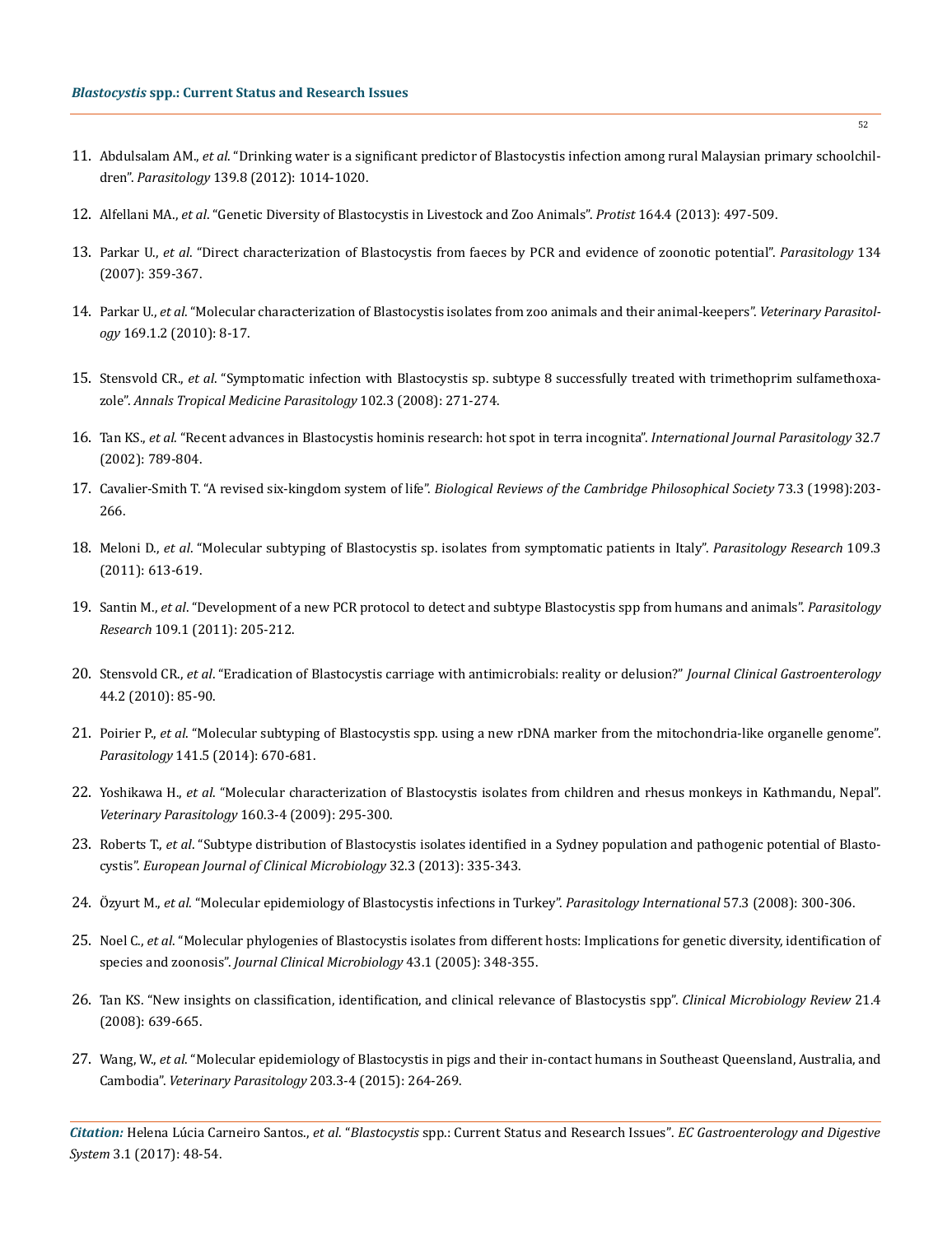- 28. Yoshikawa H., *et al*. "[Polymerase chain reaction-based genotype classification among human Blastocystis hominis populations iso](https://www.ncbi.nlm.nih.gov/pubmed/14598169)[lated from different countries".](https://www.ncbi.nlm.nih.gov/pubmed/14598169) *Parasitology Research* 92.1 (2004): 22-29.
- 29. [Tan KSW and Stenzel DJ. "Multiple reproductive processes in Blastocystis: proceed with caution".](https://www.ncbi.nlm.nih.gov/pubmed/12855376) *Trends in Parasitology* 19.7 (2003): [290-291.](https://www.ncbi.nlm.nih.gov/pubmed/12855376)
- 30. [Stenzel D and Boreham P. "Blastocystis hominis revisited".](https://www.ncbi.nlm.nih.gov/pubmed/8894352) *Clinical Microbiology Review* 9.4 (1996): 563-584.
- 31. [Tan K. "Blastocystis in humans and animals: new insights using modern methodologies".](https://www.ncbi.nlm.nih.gov/pubmed/%2015567582) *Veterinary Parasitology* 126.1-2 (2004): [121-144.](https://www.ncbi.nlm.nih.gov/pubmed/%2015567582)
- 32. Singh MK., *et al*[. Elucidation of the life cycle of the intestinal protozoan Blastocystis hominis. Parasitology Research 81.5 \(1995\):](https://www.ncbi.nlm.nih.gov/pubmed/7501648) [446-450.](https://www.ncbi.nlm.nih.gov/pubmed/7501648)
- 33. [Zierdt CH and Williams RL. "Blastocystis hominis: Axenic cultivation".](https://www.ncbi.nlm.nih.gov/pubmed/4369819) *Experimental Parasitology* 36.2 (1974): 233-243.
- 34. Arumugam M., *et al*. ["Enterotypes of the human gut microbiome".](https://www.ncbi.nlm.nih.gov/pubmed/21508958) *Nature* 473.7346 (2011): 174-180.
- 35. Andersen LO., *et al*[. "A retrospective metagenomics approach to studying Blastocystis".](https://www.ncbi.nlm.nih.gov/pubmed/26130823) *FEMS Microbiology Ecology* 91.7 (2015): 1-9.
- 36. Audebert C., *et al*. "Colonization with the enteric [protozoa Blastocystis is associated with](https://www.nature.com/articles/srep25255) increased diversity of human gut bacterial microbiota". *[Scientific Reports](https://www.nature.com/articles/srep25255)* 5.6 (2016): 1-11.
- 37. Nourrisson C., *et al*. "Blastocystis [is Associated with Decrease of Fecal Microbiota Protective Bacteria: Comparative Analysis between](https://www.ncbi.nlm.nih.gov/pubmed/25365580) [Patients with Irritable Bowel Syndrome and Control Subjects".](https://www.ncbi.nlm.nih.gov/pubmed/25365580) *Public Library of Science One* 9.11 (2014): e111868.
- 38. Puthia MK., *et al*[. "Blastocystis ratti induces contact-independent apoptosis, F-actin rearrangement, and barrier function disruption](https://www.ncbi.nlm.nih.gov/pubmed/16790785) in IEC-6 cells". *[Infectious Immunology](https://www.ncbi.nlm.nih.gov/pubmed/16790785)* 74.7 (2006): 4114-4123.
- 39. Wu Z., *et al*[. "Strain-dependent induction of human enterocyte apoptosis by Blastocystis disrupts epithelial barrier and ZO-1 organi](https://www.ncbi.nlm.nih.gov/pubmed/24822183)[zation in a caspase 3- and 9-dependent manner".](https://www.ncbi.nlm.nih.gov/pubmed/24822183) *BioMed Research International* (2014).
- 40. Long HY., *et al*[. "Blastocystis hominis modulates immune responses and cytokine release in colonic epithelial cells".](https://www.ncbi.nlm.nih.gov/pubmed/11763434) *Parasitology Research* [87.12 \(2001\): 1029-1030.](https://www.ncbi.nlm.nih.gov/pubmed/11763434)
- 41. Bohm-Gloning B., *et al*[. "Five subgroups of Blastocystis hominis isolates from symptomatic and asymptomatic patients revealed by](https://www.ncbi.nlm.nih.gov/pubmed/9294547) [restriction site analysis of PCR-amplified 16S- like rDNA".](https://www.ncbi.nlm.nih.gov/pubmed/9294547) *Tropical Medicine International Health* 2.8 (1997): 771-778.
- 42. Souppart L., *et al*[. "Molecular epidemiology of human Blastocystis isolates in France".](https://www.ncbi.nlm.nih.gov/pubmed/19290540) *Parasitology Research* 105.2 (2009): 413-421.
- 43. Fayer R., *et al*[. "Blastocystis tropism in the pig intestine".](https://www.ncbi.nlm.nih.gov/pubmed/24535732) *Parasitology Research* 113.4 (2014): 1465-1472.
- 44. [Elwakil HS and Hewedi I H. "Pathogenic potential of Blastocystis hominis in laboratory mice".](https://www.ncbi.nlm.nih.gov/pubmed/20499092) *Parasitology Research* 107.3 (2010): [685-689.](https://www.ncbi.nlm.nih.gov/pubmed/20499092)
- 45. Clark CG., *et al*[. "Recent developments in Blastocystis research".](https://www.ncbi.nlm.nih.gov/pubmed/23548084) *Advances in Parasitology* 82 (2013): 1-32.